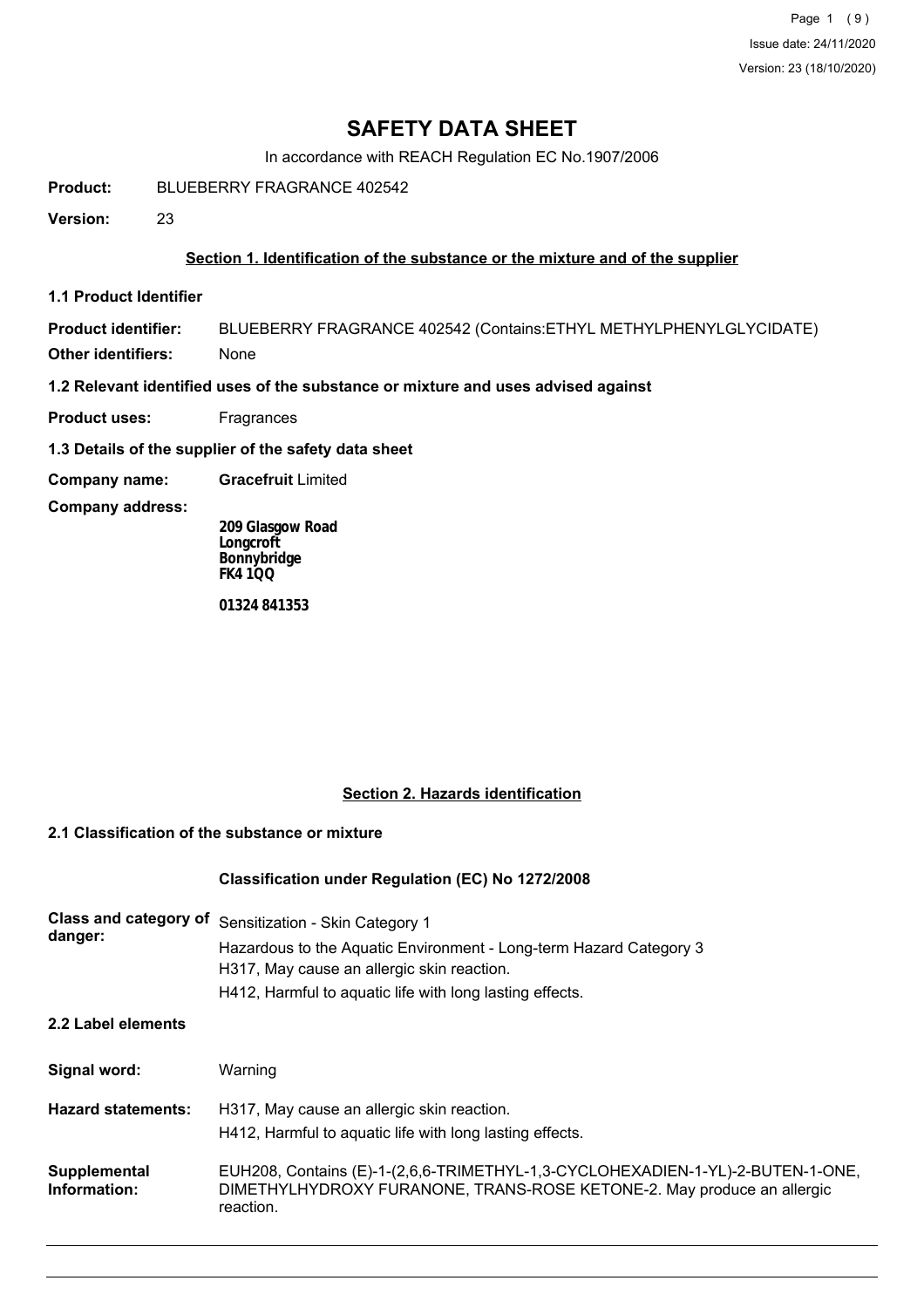Page 2 (9) Issue date: 24/11/2020 Version: 23 (18/10/2020)

## **SAFETY DATA SHEET**

In accordance with REACH Regulation EC No.1907/2006

**Product:** BLUEBERRY FRAGRANCE 402542

**Version:** 23

**Precautionary statements:**

P272, Contaminated work clothing should not be allowed out of the workplace. P273, Avoid release to the environment.

P280, Wear protective gloves/eye protection/face protection.

P302/352, IF ON SKIN: Wash with plenty of soap and water.

P333/313, If skin irritation or rash occurs: Get medical advice/attention.

P363, Wash contaminated clothing before reuse.

P261, Avoid breathing vapour or dust.

P501, Dispose of contents/container to approved disposal site, in accordance with local regulations.





**Other hazards:** Hydrocarbon Concentration %: 0.025%

## **Section 3. Composition / information on ingredients**

## **3.2 Mixtures**

## **Contains:**

| <b>Name</b>                                                                  | <b>CAS</b> | <b>EC</b> | <b>REACH Registration</b><br>No. | $\%$       | <b>Classification for</b><br>(CLP) 1272/2008                   |
|------------------------------------------------------------------------------|------------|-----------|----------------------------------|------------|----------------------------------------------------------------|
| ICIS-2-TERT-<br><b>IBUTYLCYCLOHEXYL</b><br><b>ACETATE</b>                    | 20298-69-5 | 243-718-1 | l01-2119970713-33-xxxx           | 5-<10%     | EH C2:H411.-                                                   |
| <b>FTHYL</b><br>IMETHYLPHENYLGLYC 77-83-8<br><b>IIDATE</b>                   |            | 201-061-8 |                                  | $1 - 5%$   | SS 1B-EH C2;H317-<br>H411.-                                    |
| <b>IDIMETHYL</b><br>ANTHRANILATE                                             | 85-91-6    | 201-642-6 |                                  | $1 - 5%$   | EH C3;H412,-                                                   |
| <b>DIMETHYL</b><br><b>IPHENETHYL</b><br><b>BUTYRATE</b>                      | 10094-34-5 | 233-221-8 | 01-2120742578-44-xxxx            | $1 - 5%$   | EH C2;H411,-                                                   |
| <b>IETHYL BUTYRATE</b>                                                       | 105-54-4   | 203-306-4 |                                  | $1 - 5%$   | FL 3-EDI 2;H226-H319,                                          |
| <b>VANILLIN</b>                                                              | 121-33-5   | 204-465-2 |                                  | $1 - 5%$   | EDI 2:H319.-                                                   |
| <b>ETHYL</b><br><b>HYDROXYPYRONE</b>                                         | 4940-11-8  | 225-582-5 |                                  | $1 - 5%$   | ATO 4:H302.-                                                   |
| <b>ITRANS-ROSE</b><br>KETONE-2                                               | 23726-91-2 | 245-842-1 |                                  | $0.1 - 1%$ | SCI 2-SS 1B-EH C2;<br>H315-H317-H411,-                         |
| <b>IDIMETHYLHYDROXY</b><br><b>IFURANONE</b>                                  | 3658-77-3  | 222-908-8 |                                  | < 0.1%     | <b>ATO 4-SCI 1B-EDI 1-</b><br>SS 1A;H302-H314-<br>H317, EUH071 |
| $(E)-1-(2,6,6-$<br>TRIMETHYL-1,3-<br>ICYCLOHEXADIEN-1-<br>IYL)-2-BUTEN-1-ONE | 23726-93-4 | 245-844-2 | 01-2120105798-49-xxxx            | < 0.1%     | SCI 2-SS 1A-EH C2;<br>H315-H317-H411.-                         |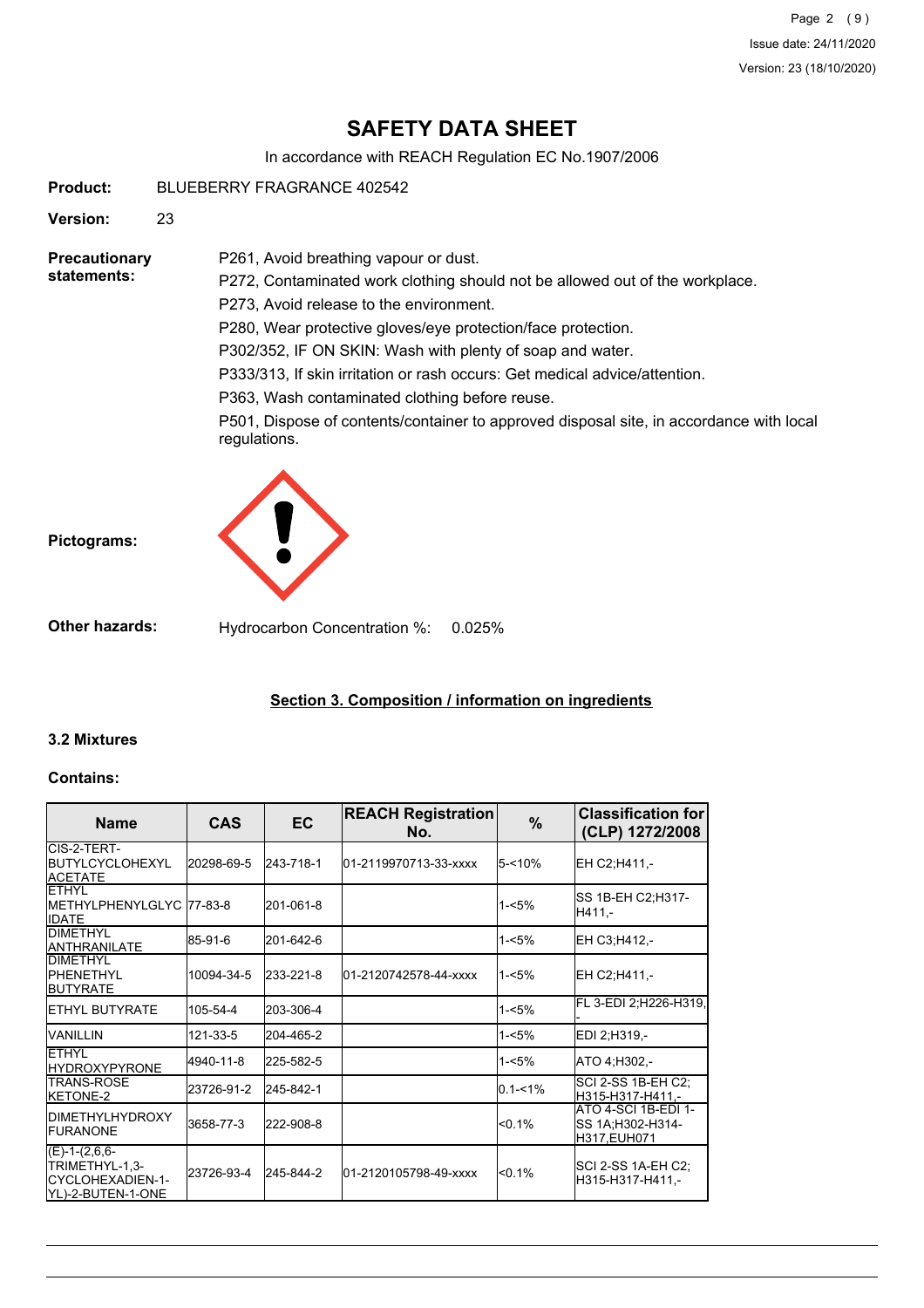Page 3 (9) Issue date: 24/11/2020 Version: 23 (18/10/2020)

## **SAFETY DATA SHEET**

In accordance with REACH Regulation EC No.1907/2006

**Product:** BLUEBERRY FRAGRANCE 402542

**Version:** 23

## **Substances with Community workplace exposure limits:**

| <b>Name</b>               | <b>CAS</b> | ЕC        | %             |
|---------------------------|------------|-----------|---------------|
| <b>IDIETHYL PHTHALATE</b> | 84-66-2    | 201-550-6 | 20-<50%       |
| <b>IPROPYLENE GLYCOL</b>  | 57-55-6    | 200-338-0 | $ 0.1 - 1\% $ |

**Substances that are persistent, bioaccumulative and toxic or very persistent and very bioaccumulative, greater than 0.1%:**

Not Applicable

## **Section 4. First-aid measures**

## **4.1 Description of first aid measures**

IF ON SKIN: Wash with plenty of soap and water.

## **4.2 Most important symptoms and effects, both acute and delayed**

May cause an allergic skin reaction.

## **4.3 Indication of any immediate medical attention and special treatment needed**

None expected, see Section 4.1 for further information.

## **SECTION 5: Firefighting measures**

## **5.1 Extinguishing media**

Suitable media: Carbon dioxide, Dry chemical, Foam.

## **5.2 Special hazards arising from the substance or mixture**

In case of fire, may be liberated: Carbon monoxide, Unidentified organic compounds.

## **5.3 Advice for fire fighters:**

In case of insufficient ventilation, wear suitable respiratory equipment.

## **Section 6. Accidental release measures**

## **6.1 Personal precautions, protective equipment and emergency procedures:**

Avoid inhalation. Avoid contact with skin and eyes. See protective measures under Section 7 and 8.

## **6.2 Environmental precautions:**

Keep away from drains, surface and ground water, and soil.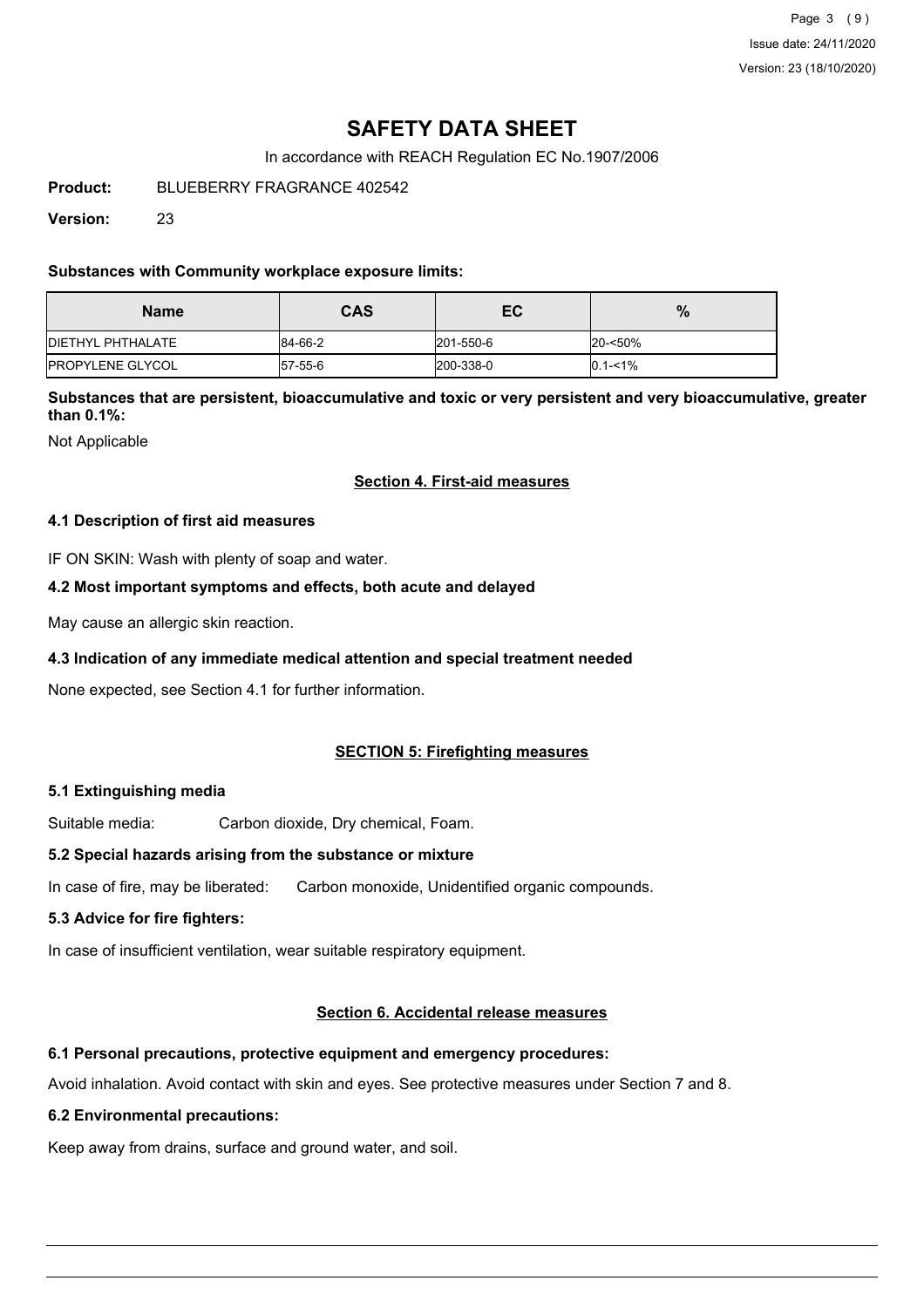Page 4 (9) Issue date: 24/11/2020 Version: 23 (18/10/2020)

## **SAFETY DATA SHEET**

In accordance with REACH Regulation EC No.1907/2006

**Product:** BLUEBERRY FRAGRANCE 402542

**Version:** 23

### **6.3 Methods and material for containment and cleaning up:**

Remove ignition sources. Provide adequate ventilation. Avoid excessive inhalation of vapours. Contain spillage immediately by use of sand or inert powder. Dispose of according to local regulations.

#### **6.4 Reference to other sections:**

Also refer to sections 8 and 13.

#### **Section 7. Handling and storage**

#### **7.1 Precautions for safe handling:**

Keep away from heat, sparks, open flames and hot surfaces. - No smoking. Use personal protective equipment as required. Use in accordance with good manufacturing and industrial hygiene practices. Use in areas with adequate ventilation Do not eat, drink or smoke when using this product.

#### **7.2 Conditions for safe storage, including any incompatibilities:**

Store in a well-ventilated place. Keep container tightly closed. Keep cool. Ground/bond container and receiving equipment. Use explosion-proof electrical, ventilating and lighting equipment. Use only non-sparking tools. Take precautionary measures against static discharge.

#### **7.3 Specific end use(s):**

Fragrances: Use in accordance with good manufacturing and industrial hygiene practices.

## **Section 8. Exposure controls/personal protection**

#### **8.1 Control parameters**

Workplace exposure limits:

| Ingredient               | <b>CAS</b> | <b>EC</b>                                          | <b>Description</b>                                       | Value |
|--------------------------|------------|----------------------------------------------------|----------------------------------------------------------|-------|
| <b>DIETHYL PHTHALATE</b> | 84-66-2    | 201-550-6                                          | Long-term exposure limit (8-hour<br>TWA) (mg/m3)         | 15    |
|                          |            |                                                    | Short-term exposure limit (15-<br>$ $ minute $ $ (mg/m3) | 10    |
| <b>IPROPYLENE GLYCOL</b> |            | Long-term exposure limit (8-hour<br>$TWA)$ (mg/m3) | 1474                                                     |       |
|                          | 57-55-6    | 200-338-0                                          | Long-term exposure limit (8-hour<br>TWA) (ppm)           | 150   |

## **8.2 Exposure Controls**

## **Eye / Skin Protection**

Wear protective gloves/eye protection/face protection

## **Respiratory Protection**

Ensure adequate and ongoing ventilation is maintained in order to prevent build up of excessive vapour and to ensure occupational exposure limits are adhered to. If appropriate, and depending on your patterns and volumes of use, the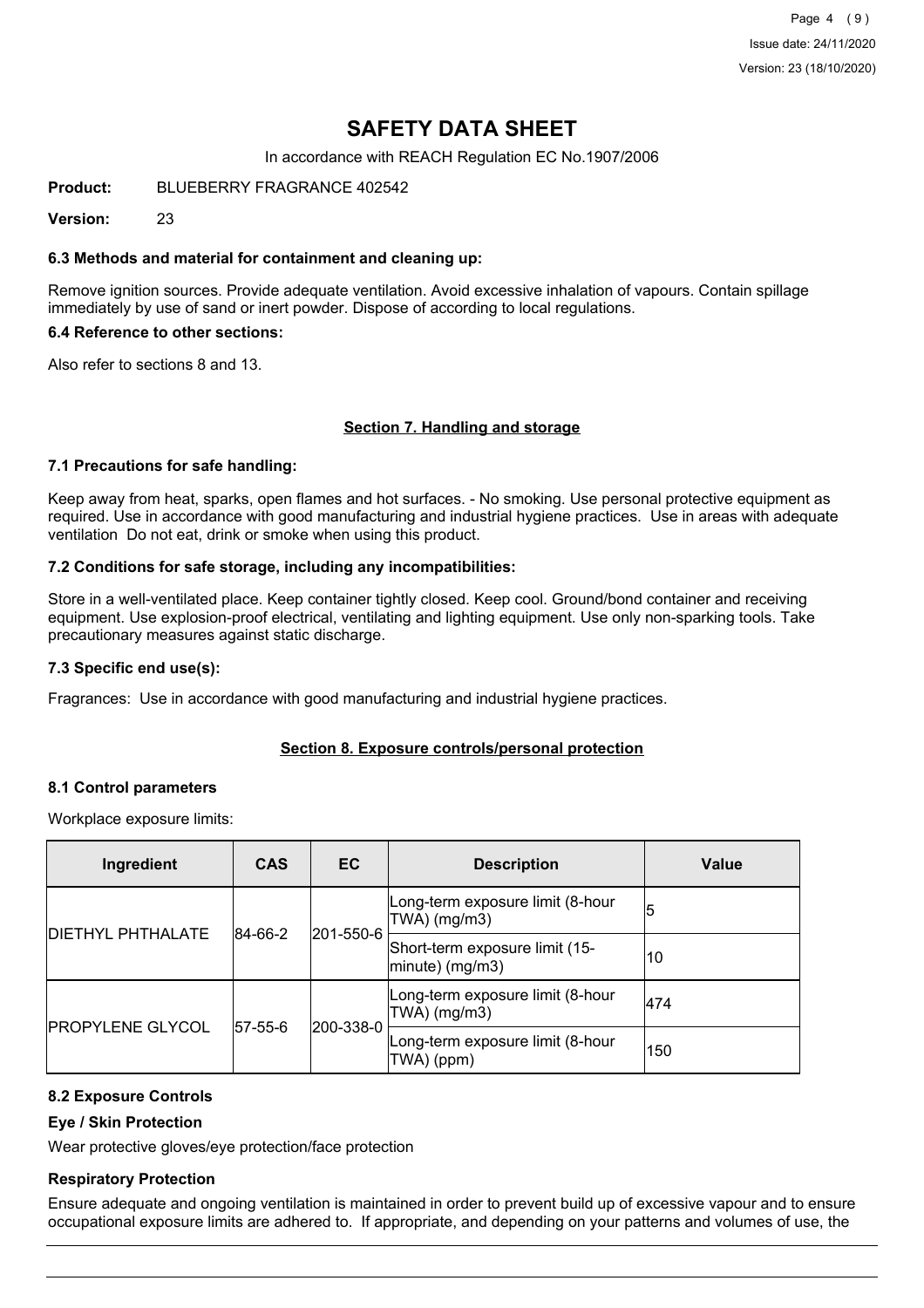## **SAFETY DATA SHEET**

In accordance with REACH Regulation EC No.1907/2006

**Product:** BLUEBERRY FRAGRANCE 402542

### **Version:** 23

following engineering controls may be required as additional protective measures: a) Isolate mixing rooms and other areas where this material is used or openly handled. Maintain these areas under negative air pressure relative to the rest of the plant. b) Employ the use of Personal protective equipment - an approved, properly fitted respirator with organic vapour cartridges or canisters and particulate filters. c) Use local exhaust ventilation around open tanks and other open sources of potential exposures in order to avoid excessive inhalation, including places where this material is openly weighed or measured. In addition, use general dilution ventilation of the work area to eliminate or reduce possible worker exposures. d) Use closed systems for transferring and processing this material.

Also refer to Sections 2 and 7.

#### **Section 9. Physical and chemical properties**

## **9.1 Information on basic physical and chemical properties**

| Appearance:                                   | Clear colourless to pale yellow liquid       |
|-----------------------------------------------|----------------------------------------------|
| Odour:                                        | Not determined                               |
| <b>Odour threshold:</b>                       | Not determined                               |
| pH:                                           | Not determined                               |
| Melting point / freezing point:               | Not determined                               |
| Initial boiling point / range:                | Not determined                               |
| Flash point:                                  | $>$ 100 °C                                   |
| <b>Evaporation rate:</b>                      | Not determined                               |
| Flammability (solid, gas):                    | Not determined                               |
| Upper/lower flammability or explosive limits: | Product does not present an explosion hazard |
| Vapour pressure:                              | 0.28570723 mmHg                              |
| Vapour density:                               | Not determined                               |
| <b>Relative density:</b>                      | $0.9950 - 1.0000$                            |
| Solubility(ies):                              | Not determined                               |
| Partition coefficient: n-octanol/water:       | Not determined                               |
| Auto-ignition temperature:                    | Not determined                               |
| <b>Decomposition temperature:</b>             | Not determined                               |
| <b>Viscosity:</b>                             | Not determined                               |
| <b>Explosive properties:</b>                  | Not expected                                 |
| <b>Oxidising properties:</b>                  | Not expected                                 |
|                                               |                                              |

**9.2 Other information:** None available

## **Section 10. Stability and reactivity**

### **10.1 Reactivity:**

Presents no significant reactivity hazard, by itself or in contact with water.

## **10.2 Chemical stability:**

Good stability under normal storage conditions.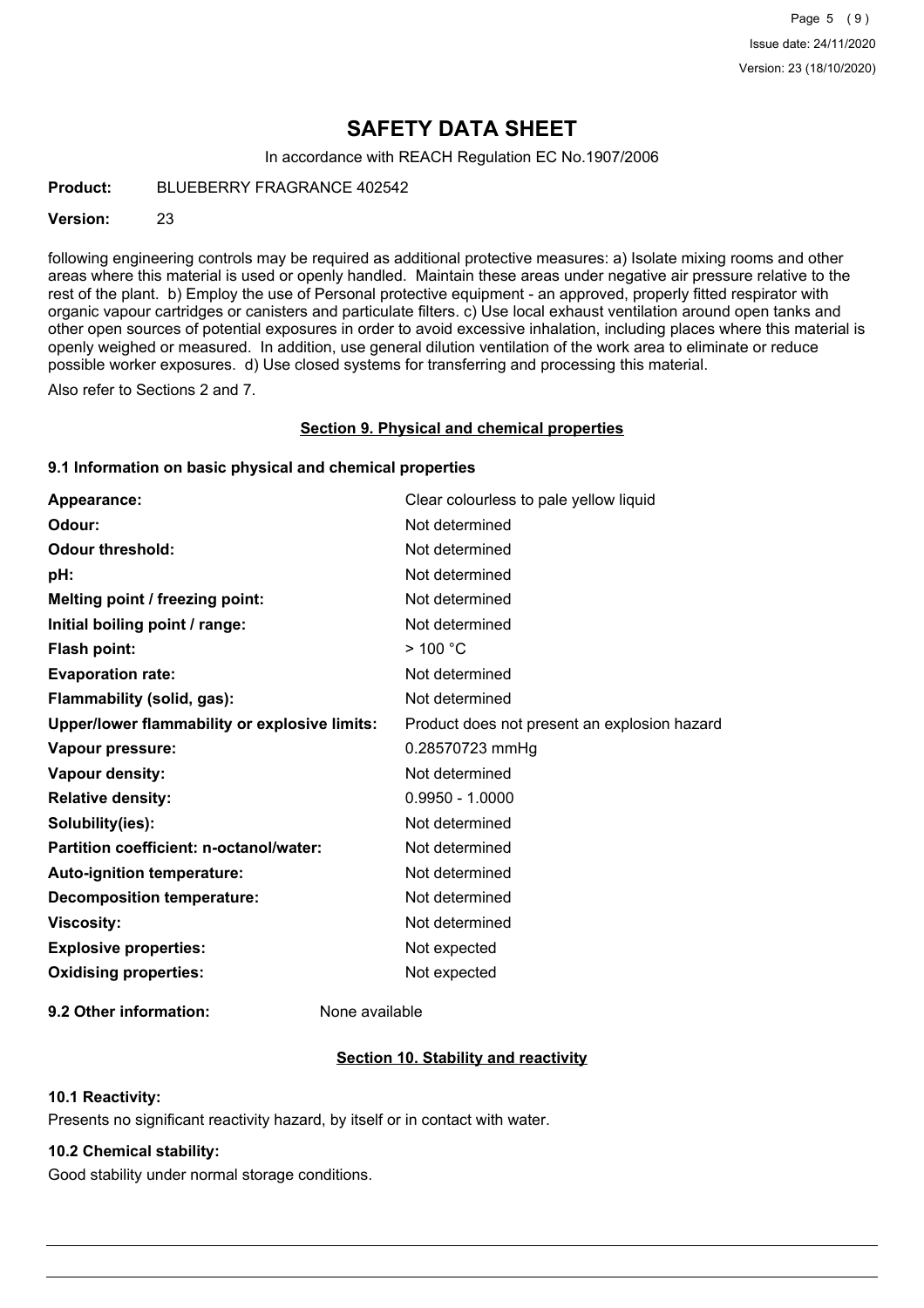Page 6 (9) Issue date: 24/11/2020 Version: 23 (18/10/2020)

## **SAFETY DATA SHEET**

In accordance with REACH Regulation EC No.1907/2006

**Product:** BLUEBERRY FRAGRANCE 402542

**Version:** 23

### **10.3 Possibility of hazardous reactions:**

Not expected under normal conditions of use.

## **10.4 Conditions to avoid:**

Avoid extreme heat.

#### **10.5 Incompatible materials:**

Avoid contact with strong acids, alkalis or oxidising agents.

#### **10.6 Hazardous decomposition products:**

Not expected.

## **Section 11. Toxicological information**

## **11.1 Information on toxicological effects**

This mixture has not been tested as a whole for health effects. The health effects have been calculated using the methods outlined in Regulation (EC) No 1272/2008 (CLP).

| Based on available data the classification criteria are not met. |
|------------------------------------------------------------------|
| >5000                                                            |
| Not Applicable                                                   |
| Not Available                                                    |
| Based on available data the classification criteria are not met. |
| Based on available data the classification criteria are not met. |
| Sensitization - Skin Category 1                                  |
| Based on available data the classification criteria are not met. |
| Based on available data the classification criteria are not met. |
| Based on available data the classification criteria are not met. |
| Based on available data the classification criteria are not met. |
| Based on available data the classification criteria are not met. |
| Based on available data the classification criteria are not met. |
|                                                                  |

## **Information about hazardous ingredients in the mixture**

| Ingredient                            | <b>CAS</b> | EC                | LD50/ATE Oral | LD50/ATE<br>Dermal | LC50/ATE<br><b>Inhalation</b> | <b>LC50</b><br>Route     |
|---------------------------------------|------------|-------------------|---------------|--------------------|-------------------------------|--------------------------|
| <b>IETHYL</b><br><b>HYDROXYPYRONE</b> | 4940-11-8  | $ 225 - 582 - 5 $ | 1200          | Not available      | Not available                 | <b>Not</b><br>lavailable |

Refer to Sections 2 and 3 for additional information.

## **Section 12. Ecological information**

**12.1 Toxicity:**

| Harmful to aquatic life with long lasting effects. |               |  |
|----------------------------------------------------|---------------|--|
| 12.2 Persistence and degradability:                | Not available |  |
| 12.3 Bioaccumulative potential:                    | Not available |  |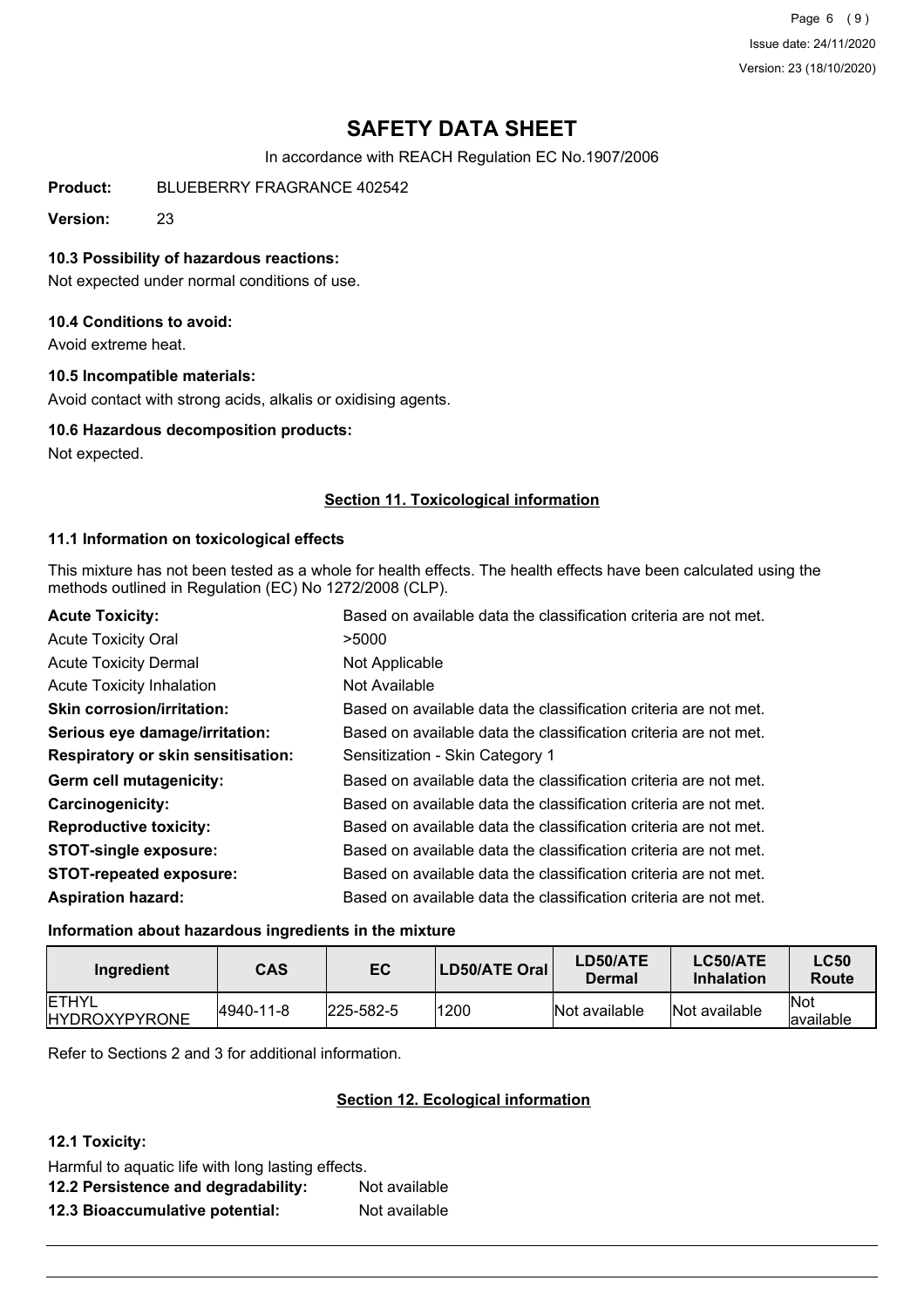Page 7 (9) Issue date: 24/11/2020 Version: 23 (18/10/2020)

## **SAFETY DATA SHEET**

In accordance with REACH Regulation EC No.1907/2006

**Product:** BLUEBERRY FRAGRANCE 402542

**Version:** 23

**12.4 Mobility in soil:** Not available

## **12.5 Results of PBT and vPvB assessment:**

This substance does not meet the PBT/vPvB criteria of REACH, annex XIII.

**12.6 Other adverse effects:** Not available

#### **Section 13. Disposal considerations**

#### **13.1 Waste treatment methods:**

Dispose of in accordance with local regulations. Avoid disposing into drainage systems and into the environment. Empty containers should be taken to an approved waste handling site for recycling or disposal.

#### **Section 14. Transport information**

| 14.1 UN number:                    | Not classified                                                                |
|------------------------------------|-------------------------------------------------------------------------------|
| 14.2 UN Proper Shipping Name:      |                                                                               |
| 14.3 Transport hazard class(es):   | Not classified                                                                |
| <b>Sub Risk:</b>                   | Not classified                                                                |
| 14.4. Packing Group:               | Not classified                                                                |
| <b>14.5 Environmental hazards:</b> | Not environmentally hazardous for transport                                   |
| 14.6 Special precautions for user: | None additional                                                               |
|                                    | 14.7 Transport in bulk according to Annex II of MARPOL73/78 and the IBC Code: |

Not classified

## **Section 15. Regulatory information**

**15.1 Safety, health and environmental regulations/legislation specific for the substance or mixture** None additional

#### **15.2 Chemical Safety Assessment**

A Chemical Safety Assessment has not been carried out for this product.

#### **Section 16. Other information**

| <b>Concentration % Limits:</b> | EH C3=24.27% SS 1=33.33% |
|--------------------------------|--------------------------|
| Total Fractional Values:       | EH C3=4.12 SS 1=3.00     |

#### **Key to revisions:**

Information about hazardous ingredients in the mixture SECTION 3: Composition/information on ingredients Workplace exposure limits

#### **Key to abbreviations:**

| Abbreviation | Meaning                          |
|--------------|----------------------------------|
| <b>ATO4</b>  | Acute Toxicity - Oral Category 4 |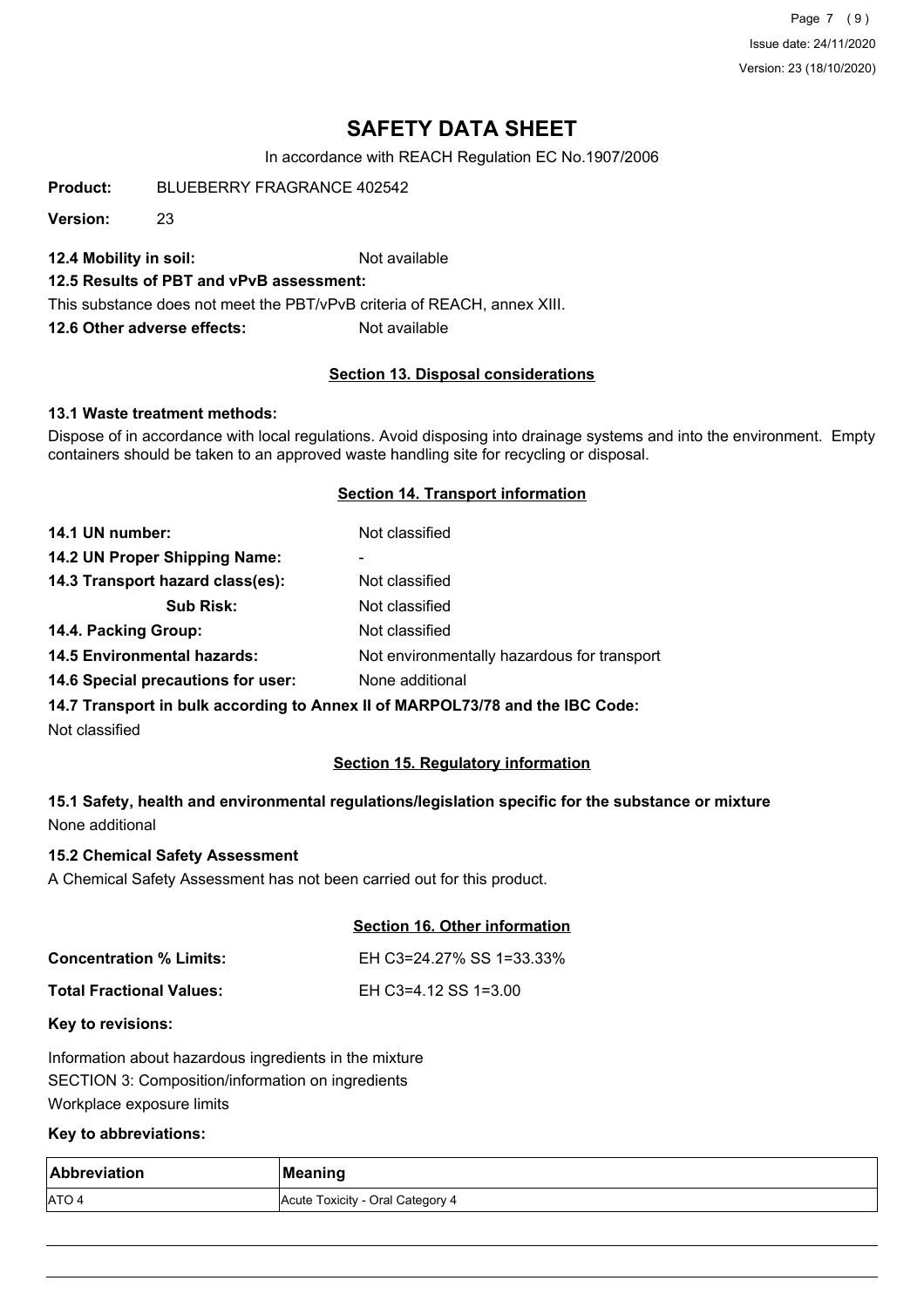Page 8 (9) Issue date: 24/11/2020 Version: 23 (18/10/2020)

# **SAFETY DATA SHEET**

In accordance with REACH Regulation EC No.1907/2006

## **Product:** BLUEBERRY FRAGRANCE 402542

#### **Version:** 23

| EDI <sub>1</sub> | Eye Damage / Irritation Category 1                                                                                                  |
|------------------|-------------------------------------------------------------------------------------------------------------------------------------|
| EDI <sub>2</sub> | Eye Damage / Irritation Category 2                                                                                                  |
| EH <sub>C2</sub> | Hazardous to the Aquatic Environment - Long-term Hazard Category 2                                                                  |
| EH <sub>C3</sub> | Hazardous to the Aquatic Environment - Long-term Hazard Category 3                                                                  |
| EUH071           | Corrosive to the respiratory tract.                                                                                                 |
| FL <sub>3</sub>  | Flammable Liquid, Hazard Category 3                                                                                                 |
| H <sub>226</sub> | Flammable liquid and vapour.                                                                                                        |
| H302             | Harmful if swallowed.                                                                                                               |
| H314             | Causes severe skin burns and eye damage.                                                                                            |
| H315             | Causes skin irritation.                                                                                                             |
| H317             | May cause an allergic skin reaction.                                                                                                |
| H319             | Causes serious eye irritation.                                                                                                      |
| H411             | Toxic to aquatic life with long lasting effects.                                                                                    |
| H412             | Harmful to aquatic life with long lasting effects.                                                                                  |
| P210             | Keep away from heat, sparks, open flames and hot surfaces. - No smoking.                                                            |
| P233             | Keep container tightly closed.                                                                                                      |
| P240             | Ground/bond container and receiving equipment.                                                                                      |
| P241             | Use explosion-proof electrical, ventilating and lighting equipment.                                                                 |
| P242             | Use only non-sparking tools.                                                                                                        |
| P243             | Take precautionary measures against static discharge.                                                                               |
| P <sub>260</sub> | Do not breathe vapour or dust.                                                                                                      |
| P261             | Avoid breathing vapour or dust.                                                                                                     |
| P <sub>264</sub> | Wash hands and other contacted skin thoroughly after handling.                                                                      |
| P270             | Do not eat, drink or smoke when using this product.                                                                                 |
| P272             | Contaminated work clothing should not be allowed out of the workplace.                                                              |
| P273             | Avoid release to the environment.                                                                                                   |
| P280             | Wear protective gloves/eye protection/face protection.                                                                              |
| P301/312         | IF SWALLOWED: call a POISON CENTER or doctor/physician if you feel unwell.                                                          |
| P301/330/331     | If swallowed: Rinse mouth. Do not induce vomiting.                                                                                  |
| P302/352         | IF ON SKIN: Wash with plenty of soap and water.                                                                                     |
| P303/361/353     | IF ON SKIN (or hair): Remove/take off immediately all contaminated clothing. Rinse skin with water/shower.                          |
| P304/340         | IF INHALED: Remove victim to fresh air and keep at rest in a position comfortable for breathing.                                    |
| P305/351/338     | IF IN EYES: Rinse cautiously with water for several minutes. Remove contact lenses, if present and easy to<br>do. Continue rinsing. |
| P310             | Immediately call a POISON CENTER or doctor/physician.                                                                               |
| P330             | Rinse mouth.                                                                                                                        |
| P333/313         | If skin irritation or rash occurs: Get medical advice/attention.                                                                    |
| P337/313         | If eye irritation persists: Get medical advice/attention.                                                                           |
| P362             | Take off contaminated clothing and wash before reuse.                                                                               |
| P363             | Wash contaminated clothing before reuse.                                                                                            |
| P370/378         | In case of fire: Use carbon dioxide, dry chemical, foam for extinction.                                                             |
| P391             | Collect spillage.                                                                                                                   |